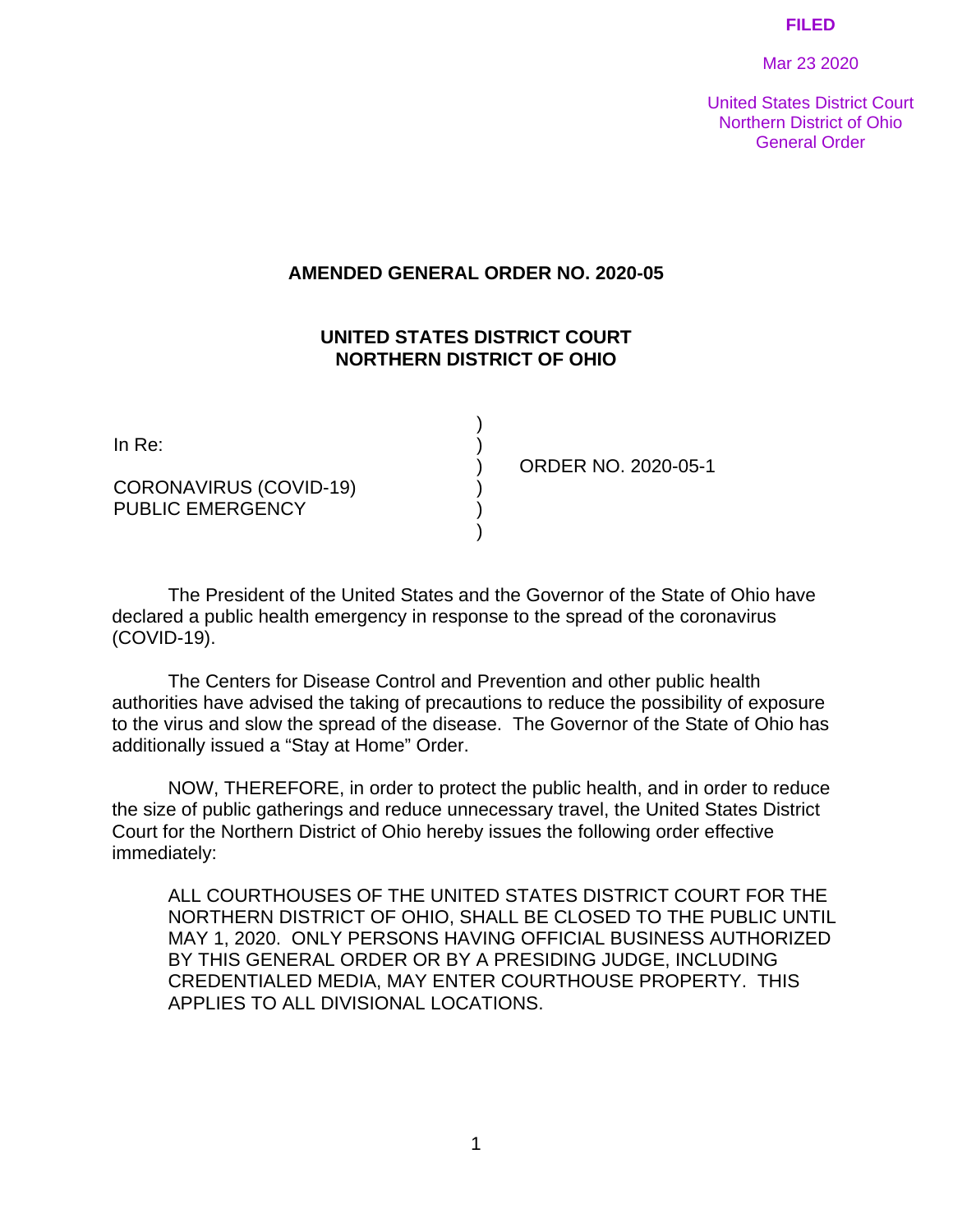## **Akron**

John F. Seiberling Federal Building & U.S. Courthouse 2 South Main Street Akron, OH 44308

### **Cleveland**

Carl B. Stokes U.S. Court House 801 West Superior Avenue Cleveland, OH 44113

Howard M. Metzenbaum U.S. Courthouse 201 Superior Avenue, East Cleveland, OH 44114

#### **Toledo**

James M. Ashley and Thomas W.L. Ashley U.S. Courthouse 1716 Spielbusch Avenue Toledo, OH 43604

### **Youngstown**

Thomas D. Lambros Federal Building & U.S. Courthouse 125 Market Street Youngstown, OH 44503

## CIVIL CASES:

- 1. No jury trial will be commenced before May 1, 2020. Any trial dates currently scheduled during that period are vacated.
- 2. All scheduled civil matters will be conducted by telephone or videoconference unless otherwise canceled by the assigned judge. This applies to motion hearings, case management conferences, pretrial conferences, settlement conferences, and Alternative Dispute Resolution (ADR) proceedings.

# CRIMINAL CASES:

Due to the Court's reduced ability to obtain an adequate spectrum of jurors and the effect of the public health recommendations on the availability of counsel and court staff to be present in the courtroom, the time period of the continuances implemented by the General Order will be excluded under Speedy Trial Act, as the Court specifically finds that the ends of justice served by ordering the continuances outweigh the interest of the public and any defendant's right to a speedy trial pursuant to 18 U.S.C. Section 3161(h)(7)(A). Accordingly,

- 1. No jury trial will be commenced before May 1, 2020. Any trial dates currently scheduled during that period are vacated.
- 2. Initial appearances, arraignments, and detention hearings will proceed and will be conducted by telephone or videoconference where practicable.
- 3. Criminal pretrials with defense counsel and United States attorneys may proceed, but by telephone only.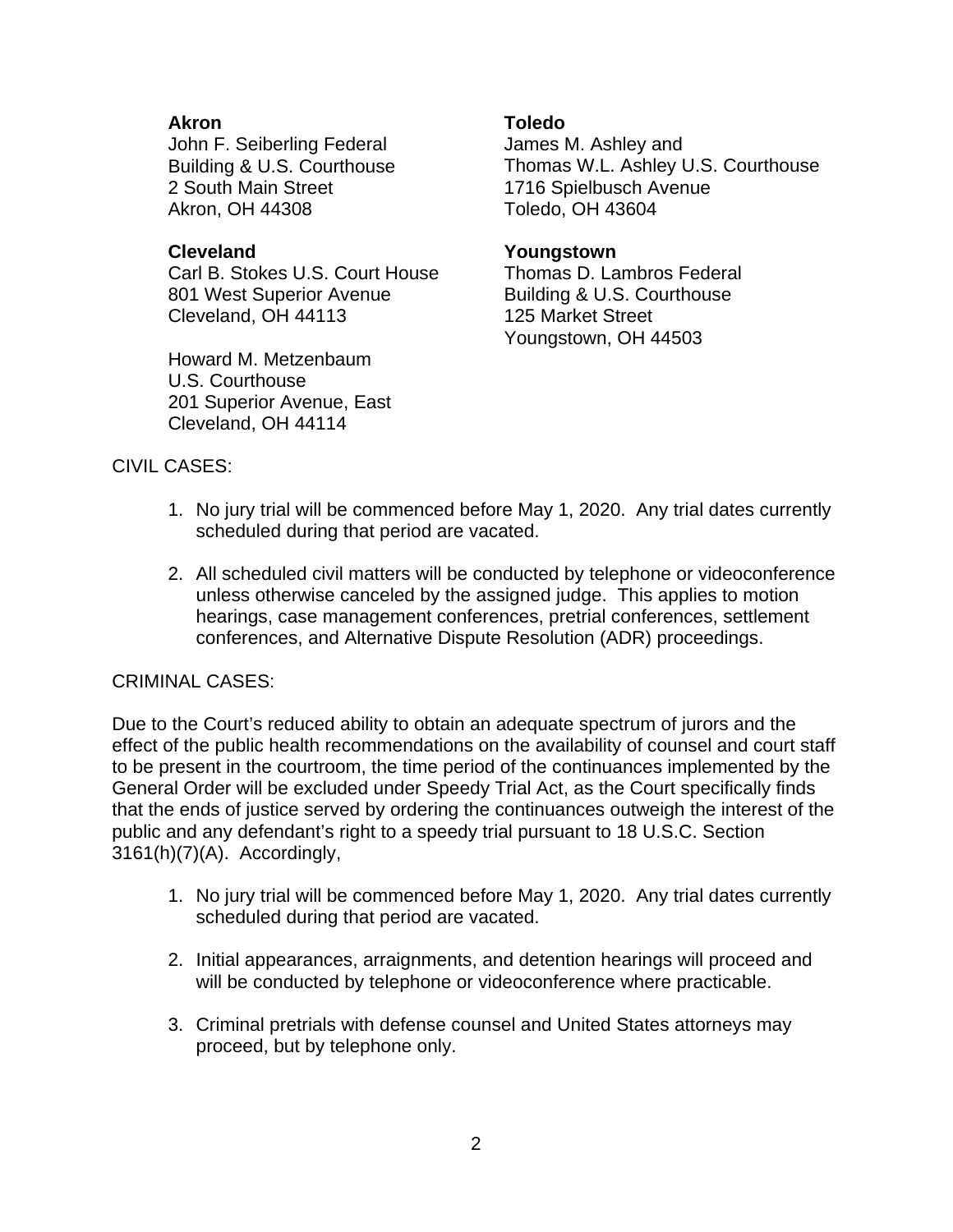- 4. Criminal sentencings are postponed and will not proceed unless the defendant is in custody and (a) the presiding judge determines that an imposed sentence would be equal to or less than the time in which the defendant has been in pretrial custody; or (b) where the presiding judge determines that there is a liberty interest, public safety, or other case-specific compelling reason that makes an immediate sentencing necessary.
- 5. Change of plea hearings will not proceed. To the extent possible and with the agreement of the defendant, after filing a notice to enter an open guilty plea or plea agreement signed by the defendant and/or defense counsel, the taking of the plea of guilty and the sentencing shall be consolidated for a date after the presentence report has been prepared.
- 6. All grand jury proceedings are suspended until May 1, 2020, unless absolutely necessary and with the approval of the Chief Judge.
- 7. All in-person re-entry court sessions are suspended until May 1, 2020.
- 8. All petty offense (CVB) proceedings are suspended until May 1, 2020.
- 9. Consistent with recently implemented procedures, all detainees, upon arrival at a courthouse and before appearance in court, will undergo screening for fever and other symptoms of COVID-19 contamination. Such screening will be administered by and/or at the direction of the United States Marshals Service (USMS) or its agencies or designees. The presiding judge must be notified if the detainee exhibits risk factors and will have the discretion to order the detainee returned to the facility from which they came.

# OTHER:

- 1. All mass public gatherings are suspended, including, but not limited to, group tours and visits, moot courts and mock trials, bar group meetings, seminars, and naturalization ceremonies.
- 2. All employees of the District Court are directed to telework through May 1, 2020, except when directed by their supervisors/judges to report to the courthouse to perform essential functions.
- 3. The Clerk's Office intake windows will be closed. Electronic filings may still be made through the CM/ECF system. For those without access to CM/ECF, documents may be submitted by mail, or in the event of an emergency, may be submitted by email to: EmergencyFiling@ohnd.uscourts.gov. All emergency filings must include an email address and phone number where the filer may be reached. Filings submitted by mail and email will be processed each business day. Mail will be received and processed each